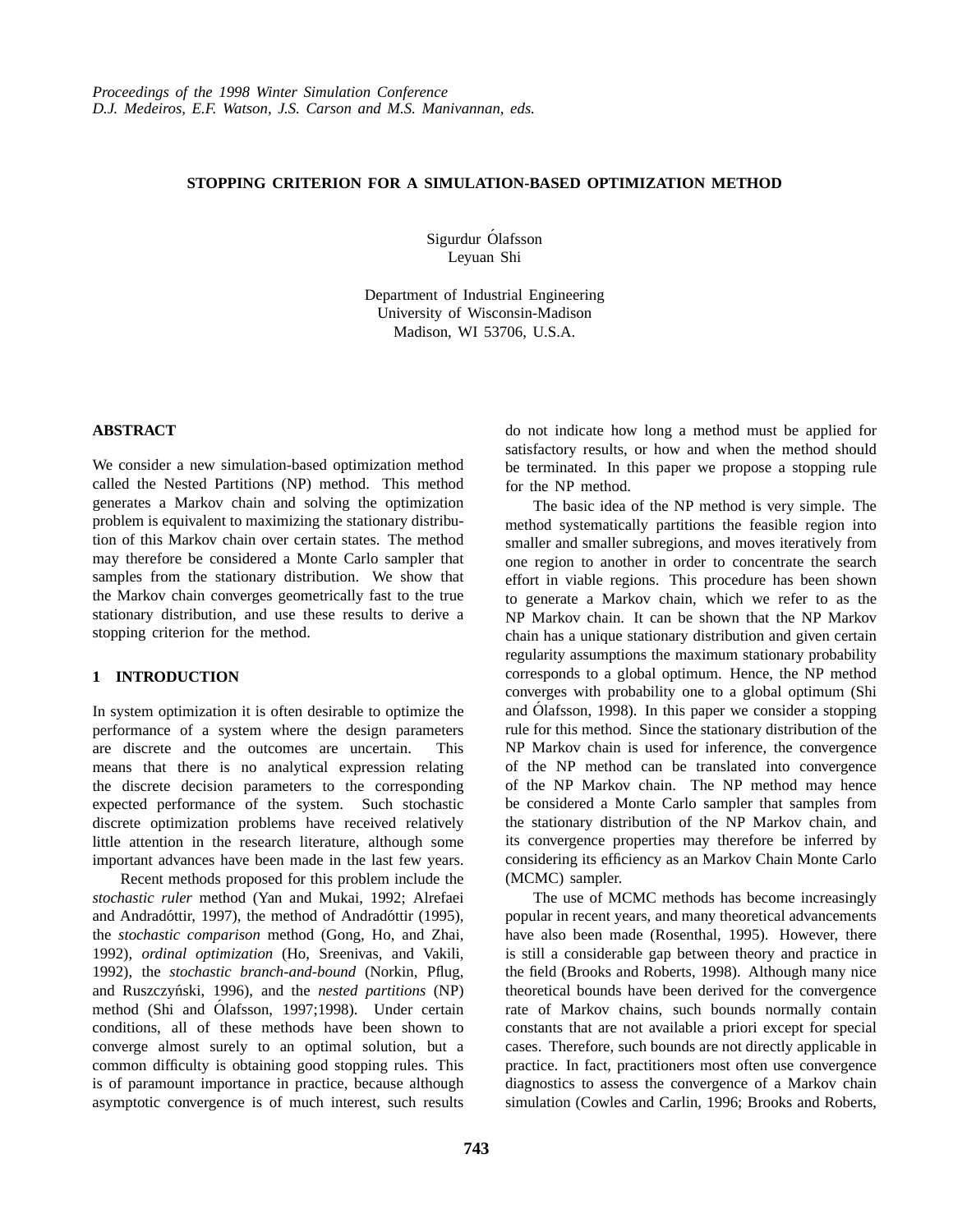1998). Such convergence diagnostics usually consider some summary statistic of the Markov chain, and declare convergence when it appears to have settled down in steady state. The problems with such diagnostics are well known. Most seriously, it is inevitable that such methods will sometime declare convergence too soon, since the Markov chain 'settling down' is only a necessary condition for convergence, but not sufficient.

Another method of bridging the gap between theory and practice is to use auxiliary simulation to estimate the required constants (Cowles and Rosenthal, 1996). This is the approach taken here. We use theoretical bounds as a basis for a stopping criteria, and then use auxiliary simulation to estimate a theoretical constant that is required for this bound. By combining these two ingredients we obtain an approximate stopping criterion that can be applied during simulation optimization.

The remainder of this paper is organized as follows. In Section 2 we briefly review the Nested Partitions (NP) method for simulation-based optimization. This algorithm generates a Markov chain and in Section 3 we derive bounds that establish that it converges geometrically fast to its stationary distribution. In Section 4 we show how these bounds may be estimated using auxiliary simulation, and in Section 5 we use these results to derive a stopping criterion for the method. In Section 6 we present a numerical example to illustrate the auxiliary simulation approach and the stopping criterion, and finally, Section 7 contains some concluding remarks.

### **2 THE NP METHOD**

We are interested in solving the general stochastic discrete optimization problem, which can be stated as follows.

$$
\min_{\theta \in \Theta} E[L(\theta, \omega)],\tag{1}
$$

where  $\Theta$  is finite,  $L(\theta, \omega)$  is the sample performance, and  $\omega \in \Omega$  is a point in the sample space of an underlying probability triple  $(\Omega, \mathcal{F}, \mathcal{P})$ . To keep the notation simple we do not refer explicitly to the sample space in this paper. We assume that the expected performance function cannot be evaluated analytically and is estimated using discrete-event simulation. We now review briefly how the nested partitions (NP) method can be used to solve this problem.

The NP method proceeds as follows. In the  $k$ -th iteration there is a region  $\sigma(k) \subseteq \Theta$  that is considered the most promising. In the first iteration  $\sigma(1) = \Theta$ , the entire feasible region. In each iteration, this most promising region is partitioned into a fixed number of subregions and the entire surrounding region is aggregated into one region. Therefore, at each iteration, a fixed

number of disjoint subsets that cover the feasible region is considered. Each of these regions is sampled using a random sampling scheme, with the only restriction being that each point must be sampled with a positive probability. The estimated performance function values of the randomly selected samples are used to estimate the promising index for each region. This index determines which region becomes the most promising region in the next iteration. If one of the subregions is found to be best this region becomes the most promising region. If the surrounding region is found to be best the method backtracks to a larger region. To choose this larger region a fixed backtracking rule is used. The new most promising region is then partitioned and sampled in a similar fashion. We note that this partitioning creates a tree structure similar to that of the branch-and-bound method.

We assume that  $\Theta$  is partitioned such that eventually every point corresponds to a singleton region. We call such singletons regions of maximum depth, and more generally talk about the depth of any region. This is defined iteratively with  $\Theta$  having depth zero and so forth. We let  $\Sigma$  denote the space of all regions that are formed by a fixed partitioning scheme as described above, and we let  $d(\sigma)$ denote the depth of a region  $\sigma \in \Sigma$ . Ultimately, we are interested in finding the best singleton region. Therefore, we let  $\Sigma_0$  denote all singleton regions, and in the k-th iteration we let the estimated best region,  $\sigma_k^{(1)}$ , be the singleton region that has been most frequently considered the most promising region. To be able to update  $\sigma_k^{(1)}$ , we let  $N_k(\sigma)$  be the number of times a region  $\sigma \in \Sigma_0$  has been visited. We only define these counters for maximum depth regions that have been visited at least once. To keep track of the sequence of set partitions leading to the current most promising region, we define the function  $s : \Sigma \to \Sigma$ as follows. Let  $\sigma \in \Sigma \setminus \Theta$ . Define  $s(\sigma) = \eta \in \Sigma$ , if and only if  $\sigma \subset \eta$  and if  $\sigma \subseteq \xi \subseteq \eta$  then  $\xi = \eta$  or  $\xi = \sigma$ . For completeness we define  $s(\Theta) = \Theta$ . Therefore,  $s(\sigma) \in \Sigma$ is the region that was partitioned to obtain the region  $\sigma \in \Sigma.$ 

Using the notation defined above, the NP method can be implemented as follows.

- 0. **Initialization.** Set  $k = 0$  and  $\sigma(k) = \Theta$ .
- 1. **Partitioning.** If the depth is not the maximum depth, partition the most promising region,  $\sigma(k)$ , into  $\overline{M}_{\sigma(k)}$  subregions  $\sigma_1(k), \ldots, \sigma_{M_{\sigma(k)}}(k)$ . If the depth is maximum depth then let  $M_{\sigma(k)} = 1$  and  $\sigma_1(k) = \sigma(k)$ . If the depth is not zero, i.e.,  $\sigma(k) \neq \Theta$ , aggregate the surrounding region  $\Theta \setminus \sigma(k)$  into one region  $\sigma_{M_{\sigma(k)}+1}(k).$
- 2. **Random Sampling.** Use a random sampling procedure to select  $N_j$  points  $\theta^{j1}, \theta^{j2}, \dots, \theta^{jN_j}$  and calculate the corresponding sample performance values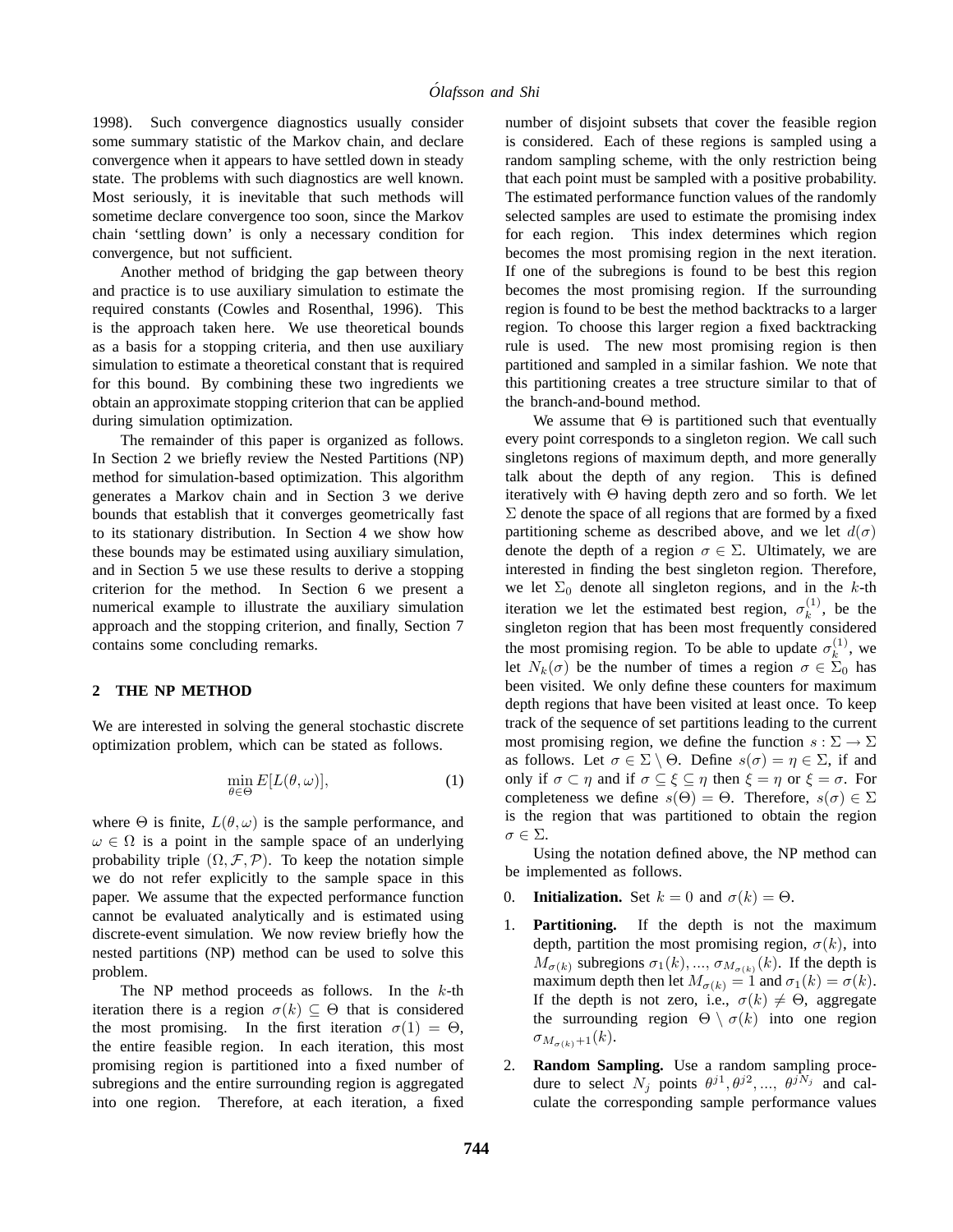$L(\theta^{j1}), L(\theta^{j2}), ..., L(\theta^{jN_j})$  from each of the regions  $\sigma_j(k), \, j = 1, 2, ..., M_{\sigma(k)} + 1.$ 

3. **Estimating the Promising Index.** Given a *promising index* function,  $I: \Sigma \to \mathbf{R}$ , for each region  $\sigma_j$ ,  $j =$  $1, 2, ..., M_{\sigma(k)} + 1$ , calculate the estimated promising index  $\hat{I}(\sigma_i)$  of the region. In this paper we select the promising index as  $I(\eta) = \min_{\theta \in \eta} J(\theta)$ , which can be estimated using

$$
\hat{I}(\sigma_j) = \min_{\theta = \theta^{j1}, \dots, \theta^{jN_j}} L(\theta),
$$
 (2)

for  $j = 1, 2, ..., M_{\sigma(k)} + 1$ .

4. **Backtracking.** Calculate the index of the region with the best promising index.

$$
\hat{j}_k \in \arg\min_{j=1,\dots,M_{\sigma(k)}+1} \hat{I}(\sigma_j). \tag{3}
$$

If more than one region is equally promising, the tie can be broken arbitrarily. If this index corresponds to a region that is a subregion of  $\sigma(k)$ , then let this be the most promising region in the next iteration. That is  $\sigma(k+1) = \sigma_j(k)$ ,  $j \leq M_{\sigma(k)}$ . If the index corresponds to the surrounding region, *backtrack* to the superregion of  $\sigma(k)$ 

$$
\sigma(k+1) = s(\sigma(k)).\tag{4}
$$

5. **Updating Counters.** Update the number of times each maximum depth region has been visited. If  $\sigma(k+1) \in$  $\Sigma_0$  let  $N_{k+1}(\sigma(k+1)) = N_{k+1}(\sigma(k+1)) + 1$ . Let  $N_{k+1}(\sigma) = N_{k+1}(\sigma)$  for all other  $\sigma \in \Sigma_0$  that have been visited at least once. Update the estimated best region as follows. If  $\sigma(k+1) \in \Sigma_0$  and  $N_{k+1}(\sigma(k+1)) > N_{k+1}(\sigma_k^{(1)}),$  then let  $\sigma_{k+1}^{(1)} =$  $\sigma(k+1)$ . Otherwise, let  $\sigma_{k+1}^{(1)} = \sigma_k^{(1)}$ . Let  $k = k+1$ and go back to Step 1.

In this paper we assume that there is a unique global optimum that corresponds to a singleton region  $\sigma_{opt} \in \Sigma_0$ . In Shi and Olafsson  $(1998)$  it is shown that the NP algorithm above generates a Markov chain and under certain regularity conditions  $\sigma_{opt}$  is the singleton state that has the largest stationary probability. In each iteration of the NP algorithm an estimate of the stationary distribution is generated,

$$
\mu_k(\sigma) = \frac{N_k(\sigma)}{k}, \ \sigma \in \Sigma,
$$
 (5)

and as is well known, this estimate converges asymptotically to the true stationary distribution. Therefore, by taking  $\sigma_k^{(1)} = \arg \max_{\sigma \in \Sigma_0} N_k(\sigma)$  as the estimate of the global optimum, the NP algorithm converges to the unique global optimum (Shi and Olafsson, 1998). Because of this ´ the NP algorithm may be considered an MCMC sampler that samples from the stationary distribution. When a sufficiently good estimate of the stationary distribution has been obtained, the algorithm has converged. Here we are therefore concerned with how fast this estimated stationary distribution converges to the true stationary distribution. Perhaps the most important feature of an efficient MCMC sampler is that the Markov chain is geometrically ergodic (Roberts and Rosenthal, 1998), and in the next section we show this holds here.

### **3 GEOMETRIC CONVERGENCE RATE**

As before we let  $\mu_k$  denote the empirical stationary distribution. We are interested in determining when the distance between  $\mu_k$  and the true stationary distribution  $\pi$ is within a certain predetermined tolerance. When such sufficient accuracy is obtained the estimated stationary distribution can be used for inference about which singleton region has the largest stationary probability and the NP method has converged. To measure the distance between these two probability distributions we use the *total variation distance* norm.

**Definition 1** *Given two probability measures*  $v_1$  *and*  $v_2$ *the norm*

$$
||v_1 - v_2||_{var} = \sup_{A \subseteq \Sigma} |v_1(A) - v_2(A)|
$$

*is called the total variation distance.*  $\Box$ 

We let  $1 = \lambda_1 > \lambda_2 \geq \lambda_3 ... \geq \lambda_{|\Sigma|} > -1$  denote the eigenvalues of the transition matrix of the NP Markov chain. It is well known that the rate of convergence to the stationary distribution is determined by the eigenvalue that is the second largest in absolute value  $\lambda_{max} = \max{\{\lambda_2, |\lambda_{|\Sigma|}|\}}$ . If all the eigenvalues are positive then  $\lambda_{max} = \lambda_2$ . Negative eigenvalues correspond to near cyclic behavior and we can always modify the NP algorithm in a trivial manner to ensure that all the eigenvalues are positive. This can for example be achieved by introducing a self-loop with probability  $\frac{1}{2}$  for every state, that is, with probability  $\frac{1}{2}$ we move to a subregion or backtrack, and with probability  $\frac{1}{2}$  we stay in the current most promising region for one more iteration. We can therefore assume from now on that  $\lambda_{max} = \lambda_2$ .

We also need the following definitions.

**Definition 2** *A set*  $A \subseteq \Sigma$  *is* connected *if for every*  $\eta_1, \eta_2 \in \mathcal{A}$ , there exists a path from  $\eta_1$  to  $\eta_2$  such that *every state in the path is in* A*.*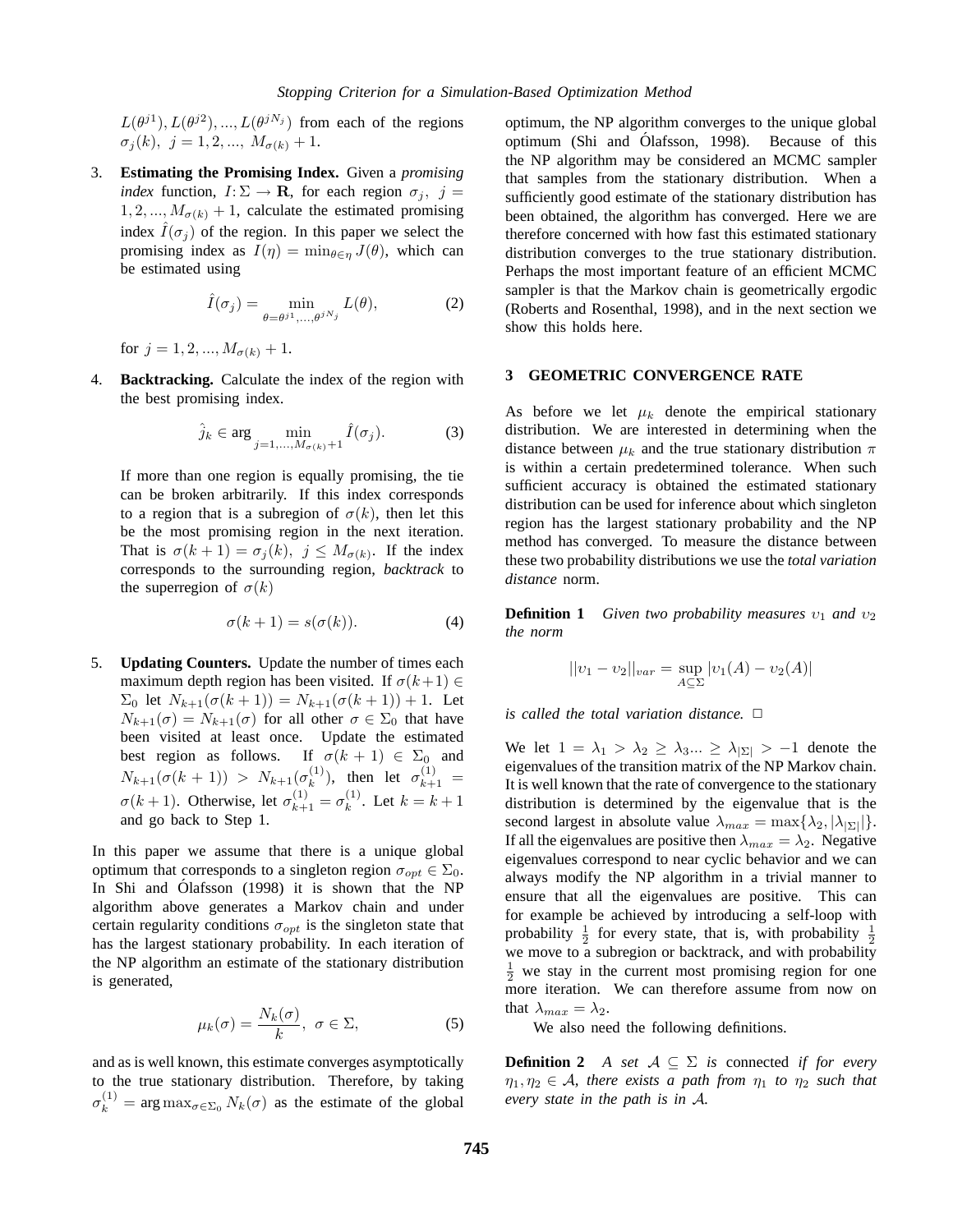**Definition 3** *The* ergodic flow *out of* A *is defined as*

$$
F(\mathcal{A}) = \sum_{\substack{\eta \in \mathcal{A} \\ \xi \in \mathcal{A}}} P(\eta, \xi) \cdot \pi(\eta). \tag{6}
$$

*The* conductance *of the Markov chain defined by*  $(P, \Sigma)$  *is* 

$$
\Phi = \min_{0 < \pi(\mathcal{A}) \le \frac{1}{2}} \Phi(\mathcal{A}),\tag{7}
$$

*where*

$$
\Phi(\mathcal{A}) = \frac{F(\mathcal{A})}{\pi(\mathcal{A})}.
$$
\n(8)

Our objective is to calculate the conductance of the NP Markov chain. The next two lemmas show how the minimum in equation (7) can be taken over a limited number of sets.

Intuitively, the conductance is a measure of the bottlenecks in the probability 'flow' in the partitioning tree. Intuitively this 'flow' is likely to be small for subsets where there is only one state through which the NP Markov chain can exit the subset. This leads us to connected subsets that are such that the Markov chain can only leave the set through the 'root' node, that is, entire branches. The first lemma shows that the set on which the minimum (7) is realized must be a connected set.

**Lemma 1** *Let*  $A \subset \Sigma$  *be an unconnected subset. Then there exist proper subsets*  $A_1 \subset A$  *and*  $A_2 \subset A$  *such that*  $\Phi(\mathcal{A}) \ge \min{\{\Phi(\mathcal{A}_1), \Phi(\mathcal{A}_2)\}}.$ 

*Proof:* Since A is disjoint we can select  $A_1$  and  $A_2$ such that  $A = A_1 \cup A_2$ ,  $A_1 \cap A_2 = \emptyset$ , and  $P(A_1, A_2) =$ 0. Then it is clear that  $\pi(\mathcal{A}_1) + \pi(\mathcal{A}_2) = \pi(\mathcal{A})$  and  $F(\mathcal{A}_1) + F(\mathcal{A}_2) = F(\mathcal{A})$ . Therefore,

$$
\Phi(\mathcal{A}_1) = \frac{F(\mathcal{A}_1)}{\pi(\mathcal{A}_1)}
$$
\n
$$
= \frac{F(\mathcal{A}) - F(\mathcal{A}_2)}{\pi(\mathcal{A}_1)}
$$
\n
$$
= \frac{\pi(\mathcal{A})\Phi(\mathcal{A}) - \pi(\mathcal{A}_2)\Phi(\mathcal{A}_2)}{\pi(\mathcal{A}_1)}
$$
\n
$$
= \frac{(\pi(\mathcal{A}_1) + \pi(\mathcal{A}_2))\Phi(\mathcal{A}) - \pi(\mathcal{A}_2)\Phi(\mathcal{A}_2)}{\pi(\mathcal{A}_1)}
$$
\n
$$
= \Phi(\mathcal{A}) + \frac{\pi(\mathcal{A}_2)}{\pi(\mathcal{A}_1)} (\Phi(\mathcal{A}) - \Phi(\mathcal{A}_2)).
$$

Now if  $\Phi(\mathcal{A}) < \Phi(\mathcal{A}_2)$  then  $\Phi(\mathcal{A}) > \Phi(\mathcal{A}_1)$ , so  $\Phi(\mathcal{A}) \ge$  $\min{\{\Phi(\mathcal{A}_1), \Phi(\mathcal{A}_2)\}. \ \Box}$ 

This establishes that equation (7) is realized on a connected subset. The next lemma shows that this subset has even more structure.

**Lemma 2** *Let*  $A \subset \Sigma$  *be a connected set. Let*  $\beta$  *be the set of all regions that are a subset of a region in* A*,*

$$
\mathcal{B} = \bigcup_{\xi: \exists \eta \in \mathcal{A}, \xi \subset \eta} \xi \tag{9}
$$

*Let*  $\mathcal{A}^* = \mathcal{A} \cup \mathcal{B}$ *. Then* 

$$
\Phi(\mathcal{A}^*) \le \Phi(\mathcal{A}).\tag{10}
$$

*Proof:* Clearly

$$
\pi({\mathcal A}^*)=\pi({\mathcal A})+\pi({\mathcal B})\geq \pi({\mathcal A}),
$$

and since the Markov chain can only exist  $\beta$  by entering A, it is also clear that

$$
F(\mathcal{A}^*) \leq F(\mathcal{A}).
$$

Therefore,

$$
\Phi(\mathcal{A}^*) = \frac{F(\mathcal{A}^*)}{\pi(\mathcal{A}^*)} \le \frac{F(\mathcal{A})}{\pi(\mathcal{A})} = \Phi(\mathcal{A})
$$

and the lemma is proved.  $\Box$ 

We now obtain the first major result, which is a lower bound on the conductance.

**Theorem 1** *The conductance* Φ *of the NP Markov chain is bounded from below by*

$$
\Phi \ge \frac{(1 - C)P(\sigma_{opt}, s(\sigma_{opt}))}{1 - C^{d^*}},
$$
\n(11)

*where*

$$
C = \frac{1 - P(\sigma_{opt}, s(\sigma_{opt}))}{P(\sigma_{opt}, s(\sigma_{opt}))}.
$$

*Proof:* By Lemma 1 and Lemma 2 it suffices to consider connected sets  $A$  which contain all the regions that are a subregion of a region in  $A$ . Then there exists a state  $\sigma_{\mathcal{A}} \in \mathcal{A}$  that contains all the other states  $\sigma \subseteq \sigma_{\mathcal{A}}$ , for all  $\sigma \in A$ . Furthermore, since the minimum in equation (7) is taken of all sets that have less that or equal to  $\frac{1}{2}$  in probability mass, it is clear that  $\sigma_{\mathcal{A}} \neq \Theta$ . Therefore, the flow out of set  $A$  is

$$
F(\mathcal{A}) = \pi(\sigma_{\mathcal{A}}) P(\sigma_{\mathcal{A}}, s(\sigma_{\mathcal{A}})).
$$

Now we can write down the balance equations for states in  $A$  that are of different but adjacent depth levels as follows,

$$
\sum_{\substack{\eta \in \mathcal{A} \\ d(\eta)=k+1}} P(\eta, s(\eta))\pi(\eta) = \sum_{\substack{\eta \in \mathcal{A} \\ d(\eta)=k}} (1 - P(\eta, s(\eta)))\pi(\eta),
$$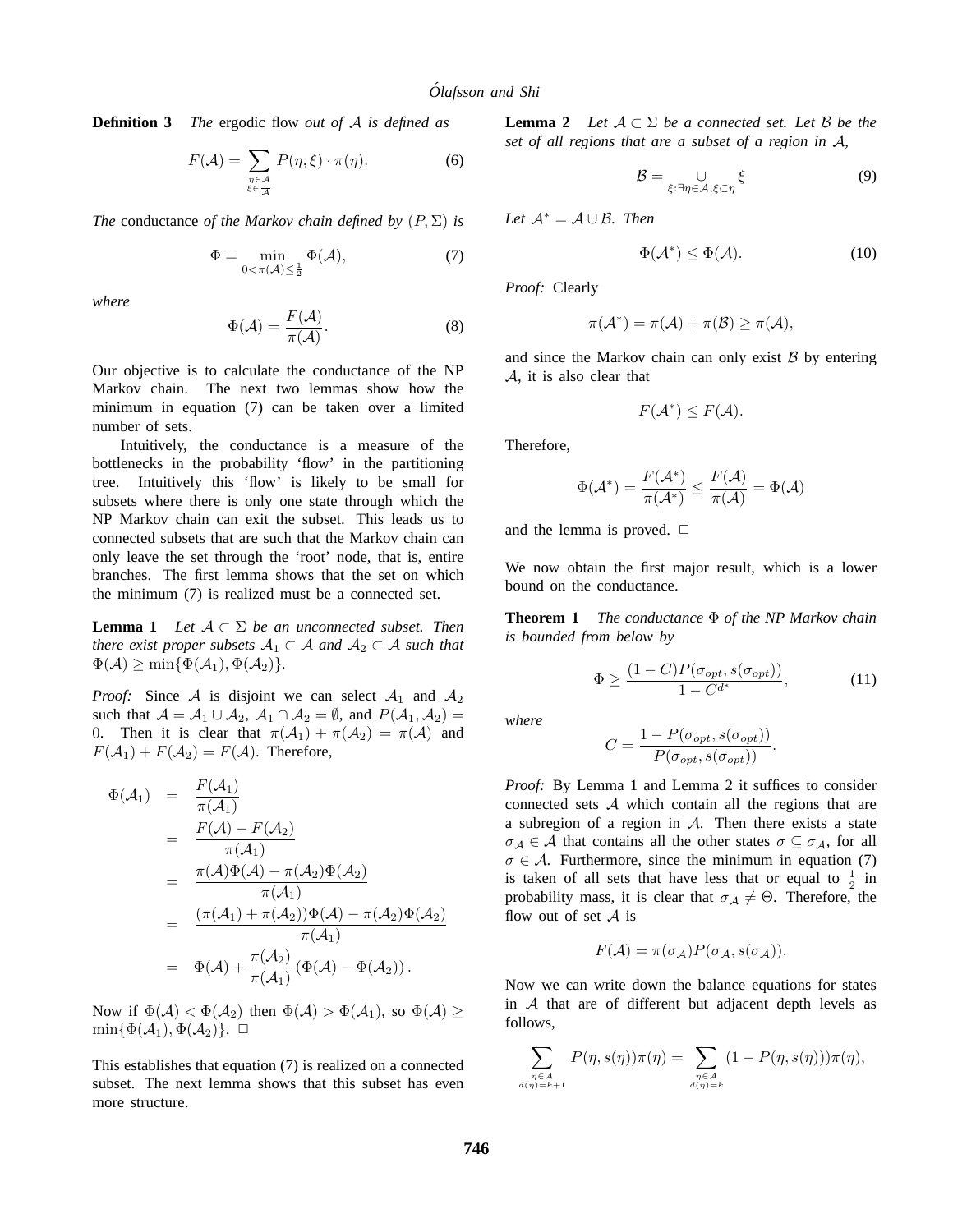and furthermore, we can assume that for the unique global optimum  $\sigma_{opt}$  we have  $P(\sigma_{opt}, s(\sigma_{opt})) \leq P(\eta, s(\eta))$  forall  $\eta \in \Sigma$ . Therefore,

$$
P(\sigma_{opt}, s(\sigma_{opt})) \sum_{d(\eta) = k+1} \pi(\eta)
$$
  
\n
$$
\leq \sum_{d(\eta) = k+1} P(\eta, s(\eta)) \pi(\eta)
$$
  
\n
$$
= \sum_{d(\eta) = k} \pi(\eta, s(\eta)) \pi(\eta)
$$
  
\n
$$
\leq (1 - P(\sigma_{opt}, s(\sigma_{opt}))) \sum_{d(\eta) = k} \pi(\eta)
$$

Therefore,

$$
\sum_{\substack{\eta \in \mathcal{A} \\ d(\eta)=k+1}} \pi(\eta) \leq \frac{1-P(\sigma_{opt}, s(\sigma_{opt}))}{P(\sigma_{opt}, s(\sigma_{opt}))} \sum_{\substack{\eta \in \mathcal{A} \\ d(\eta)=k}} \pi(\eta).
$$

If we denote  $C = \frac{1 - P(\sigma_{opt}, s(\sigma_{opt}))}{P(\sigma_{opt}, s(\sigma_{opt}))}$  then by induction

$$
\sum_{\substack{\eta \in \mathcal{A} \\ d(\eta)=k}} \pi(\eta) \leq C^{k-d(\sigma_{\mathcal{A}})}\pi(\sigma_{\mathcal{A}}),
$$

and

$$
\sum_{\eta \in \mathcal{A}} \pi(\eta) = \sum_{k=d(\sigma_{\mathcal{A}})}^{d^*} \sum_{\substack{\eta \in \mathcal{A} \\ d(\eta)=k}} \pi(\eta)
$$
\n
$$
\leq \sum_{k=d(\sigma_{\mathcal{A}})}^{d^*} C^{k-d(\sigma_{\mathcal{A}})} \pi(\sigma_{\mathcal{A}})
$$
\n
$$
= \sum_{k=0}^{d^* - d(\sigma_{\mathcal{A}})} C^k \pi(\sigma_{\mathcal{A}})
$$
\n
$$
= \frac{1 - C^{d^* - d(\sigma_{\mathcal{A}}) + 1}}{1 - C} \pi(\sigma_{\mathcal{A}}).
$$

Now we can use these results together with the definition of  $\Phi(A)$  to obtain the following,

$$
\Phi(\mathcal{A}) = \frac{F(\mathcal{A})}{\pi(\mathcal{A})}
$$
\n
$$
\geq \frac{\pi(\sigma_{\mathcal{A}})P(\sigma_{\mathcal{A}}, s(\sigma_{\mathcal{A}}))}{\frac{1-C^{d^* - d(\sigma_{\mathcal{A}}) + 1}}{1-C} \pi(\sigma_{\mathcal{A}})}
$$
\n
$$
= \frac{(1-C)P(\sigma_{\mathcal{A}}, s(\sigma_{\mathcal{A}}))}{1-C^{d^* - d(\sigma_{\mathcal{A}}) + 1}}
$$
\n
$$
\geq \frac{(1-C)P(\sigma_{opt}, s(\sigma_{opt}))}{1-C^{d^*}}.
$$

In the last inequality we used  $C > 0$  and  $d(\sigma_{\mathcal{A}}) > 1$ so  $C^{d^* - d(\sigma_{\mathcal{A}}) + 1} \leq C^{d^* - 1 + 1} = C^{d^*}$ . This completes the proof.  $\Box$ 

We will need the following two results.

**Proposition 1** *The total variation distance can be bounded as follows,*

$$
4 \cdot ||P^n(\Theta, \cdot) - \pi||_{var}^2 \le \frac{1 - \pi(\Theta)}{\pi(\Theta)} \lambda_2^{2n}, \qquad (12)
$$

*where*  $\lambda_2$  *is as before the second largest eigenvalue.* 

*Proof:* See Proposition 3 in Diaconis and Stroock (1991).  $\Box$ 

**Proposition 2** *The second largest eigenvalue can be bounded in terms of the conductance of the underlying graph.*

$$
\lambda_2 \le 1 - \frac{\Phi^2}{2}.\tag{13}
$$

*Proof:* See Lemma 2.4 in Sinclair (1993).  $\Box$ 

Now we obtain an explicit bound on the total variation distance in terms of the stationary distribution and transition probabilities of the NP Markov chain.

**Theorem 2** *The total variation distance between the law of the Markov chain and the true stationary distribution is bounded as follows,*

$$
||P^{k}(\Theta,\cdot)-\pi||_{var} \leq \sqrt{\frac{1-\pi(\Theta)}{4\cdot\pi(\Theta)}} \qquad (14)
$$

$$
\cdot \left(1-\frac{((1-C)P(\sigma_{opt},s(\sigma_{opt})))^{2}}{2\cdot(1-C^{d^{*}})}\right)^{k},
$$

*where as before*

$$
C = \frac{1 - P(\sigma_{opt}, s(\sigma_{opt}))}{P(\sigma_{opt}, s(\sigma_{opt}))}.
$$

*Proof:* Follows directly from combining Theorem 1, Proposition 1, and Proposition 2.  $\Box$ 

We note that these bounds converge rapidly to zero if the transition probability  $P(\sigma_{opt}, s(\sigma_{opt}))$  is large, and the constant in the bound is small if the stationary probability  $\pi(\Theta)$  is large.

The bounds in equation (14) show that the law of the NP Markov chain converges geometrically fast to the true stationary distribution, but this is only a qualitative bound since the transition probabilities and stationary probabilities are unknown. To obtain a quantitative bound we need to estimate these probabilities and we will do that in the next section using *auxiliary simulation*.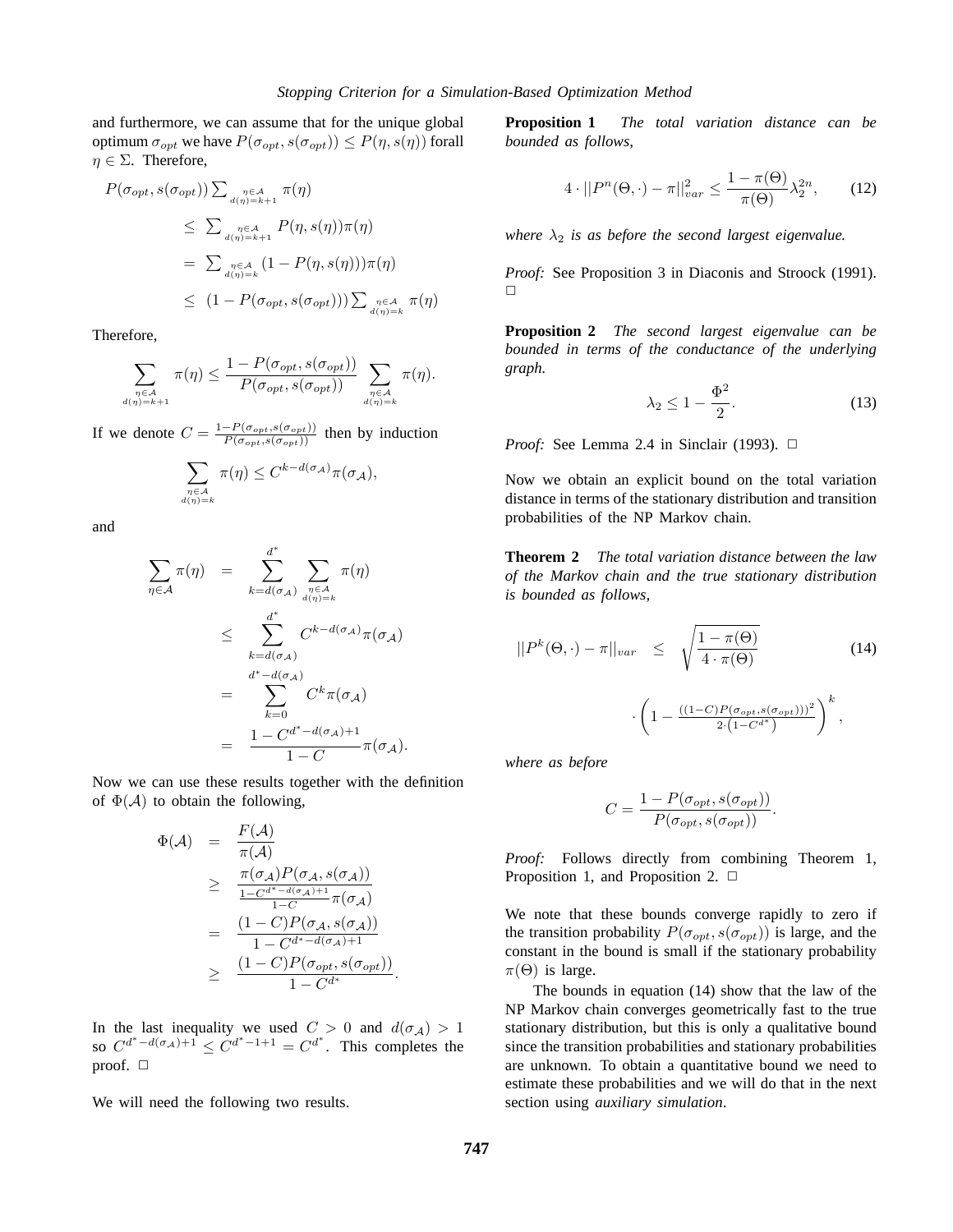## **4 AUXILIARY SIMULATION**

Since both  $\pi(\Theta)$  and  $P(\sigma_{opt}, s(\sigma_{opt}))$  are unknown a priori, the bounds on the conductance (11) and the bounds on the total variation distance (14) are not directly computable. Therefore, we propose using auxiliary simulation to estimate these quantities during simulationbased optimization. To derive these estimates, we need to define one more quantity, namely we let  $D_k(\eta)$  denote the number of departures from  $\eta \in \Sigma_0$  by the k-th iteration. The stationary quantities of interest can then be estimated as follows.

$$
\frac{1 - \pi(\Theta)}{\pi(\Theta)} \approx \frac{1 - \frac{N_k(\Theta)}{k}}{\frac{N_k(\Theta)}{k}} = \frac{k - N_k(\Theta)}{N_k(\Theta)},
$$

$$
P(\sigma_{opt}, s(\sigma_{opt})) \approx \frac{D_k(\sigma_k^{(1)})}{N_k(\sigma_k^{(1)})},
$$

$$
C \approx \frac{1 - \frac{D_k(\sigma_k^{(1)})}{N_k(\sigma_k^{(1)})}}{\frac{D_k(\sigma_k^{(1)})}{N_k(\sigma_k^{(1)})}} = \frac{N_k(\sigma_k^{(1)}) - D_k(\sigma_k^{(1)})}{D_k(\sigma_k^{(1)})}.
$$

Finally, we get an estimate of the conductance

$$
\hat{\Phi}(k) = \frac{2D_k(\sigma_k^{(1)}) - N_k(\sigma_k^{(1)})}{N_k(\sigma_k^{(1)}) \left(1 - \left(\frac{N_k(\sigma_k^{(1)}) - D_k(\sigma_k^{(1)})}{D_k(\sigma_k^{(1)})}\right)^{d^*}\right)}
$$
(15)

By substituting this into equation (14) we get the following approximate quantitative bound that holds asymptotically,

$$
||P^{k}(\Theta,\cdot)-\pi||_{var} \leq \sqrt{\frac{k-N_{k}(\Theta)}{4 \cdot N_{k}(\Theta)}} \left(1-\frac{\hat{\Phi}(k)^{2}}{2}\right)^{k}.
$$
\n(16)

In the next section we use this bound to derive approximate stopping criteria.

#### **5 STOPPING CRITERIA**

Although it is reassuring that the NP method converges asymptotically at a geometric rate, it would be of more practical importance to have a sufficient condition such that if this condition is satisfied after  $k$  iterations, the NP method can be terminated. In this section we use bounds on the total variation distance between the true and estimated stationary distribution to derive such stopping criterion.

To implement the stopping criterion we need to maintain two singleton regions that have the largest and second largest estimated stationary probability.

**Definition 4** *In the k-th iteration, as before let*  $\sigma_k^{(1)}$ *denote the region that is considered to be the best singleton region, and let*  $\sigma_k^{(2)}$  *denote the singleton region that is considered the second best. That is,*  $\mu_k(\sigma_k^{(2)}) \ge \mu_k(\eta)$  *for all*  $\eta \in \Sigma_0 \setminus {\{\sigma_k^{(1)}, \sigma_k^{(2)}\}}$ *, and*  $\mu_k(\sigma_k^{(1)}) > \mu_k(\sigma_k^{(2)})$ *.*  $\Box$ 

We note that assuming the strict inequality  $\mu_k(\sigma_k^{(1)})$  $\mu_k(\sigma_k^{(2)})$  imposes no lack of generality.

Using this notation the algorithm may be terminated once the following equation is satisfied.

**Theorem 3** *If the following inequality is satisfied for some*  $k > 0$ *, then*  $\sigma_k^{(1)} = \sigma_{opt}$ *,* 

$$
||\mu_k - \pi||_{var} \le \frac{\mu_k\left(\sigma_k^{(1)}\right) - \mu_k\left(\sigma_k^{(2)}\right)}{2}.\tag{17}
$$

*Proof:* See Theorem 13 in Ólafsson (1998).

We note that this theorem does not guarantee the existence of a finite  $k$  such that the inequality (17) is satisfied. In fact, for any  $k < \infty$  there is a positive probability that it is not satisfied. However, as  $\lim_{k\to\infty} \mu_k(\eta) = \pi(\eta)$ ,  $\forall \eta \in \Sigma$ , this probability of (17) not being satisfied converges to zero.

We let  $\Psi(k) = \frac{1}{2} \left( \mu_k \left( \sigma_k^{(1)} \right) - \mu_k \left( \sigma_k^{(2)} \right) \right)$  denote the right hand side of the inequality (17), and note that this is easily computable after each iteration

$$
\Psi(k) = \frac{1}{2k} \left( N_k \left( \sigma_k^{(1)} \right) - N_k \left( \sigma_k^{(2)} \right) \right). \tag{18}
$$

We have shown that if  $||\mu_k - \pi||_{var}$  is sufficiently small then the algorithm may be terminated. This cannot be bounded directly; however, since  $\mu_k$  is a sample that is generated according to the law  $P^k(\Theta, \cdot)$  of the NP Markov chain, we propose approximating it with  $||P^k(\Theta, \cdot) - \pi||_{var}$ , that is,

$$
||\mu_k - \pi||_{var} \approx ||P^k(\Theta, \cdot) - \pi||_{var}.
$$
 (19)

With this approximation we have an approximation of the left hand side of the inequality (17) that we can bound with inequality (14) and inequality (16) above. Furthermore, the latter of these is easily computable.

We note that the approximation (19) is exact for both  $k = 0$  as then both  $\mu_k$  and the law of the chain place all the probability mass at a single state  $\Theta$ , and as  $k \to \infty$ since both  $\mu_k$  and  $P^k(\Theta, \cdot)$  converge to the stationary distribution. Additional arguments for this approximation may be found in Ólafsson (1998).

With the approximation (19) of  $||\mu_k - \pi||_{var}$ , and the bound (16) on  $||P^k(\Theta, \cdot) - \pi||_{var}$  derived using the auxiliary simulation approach in the last section, we have a computable approximate bound on the left hand side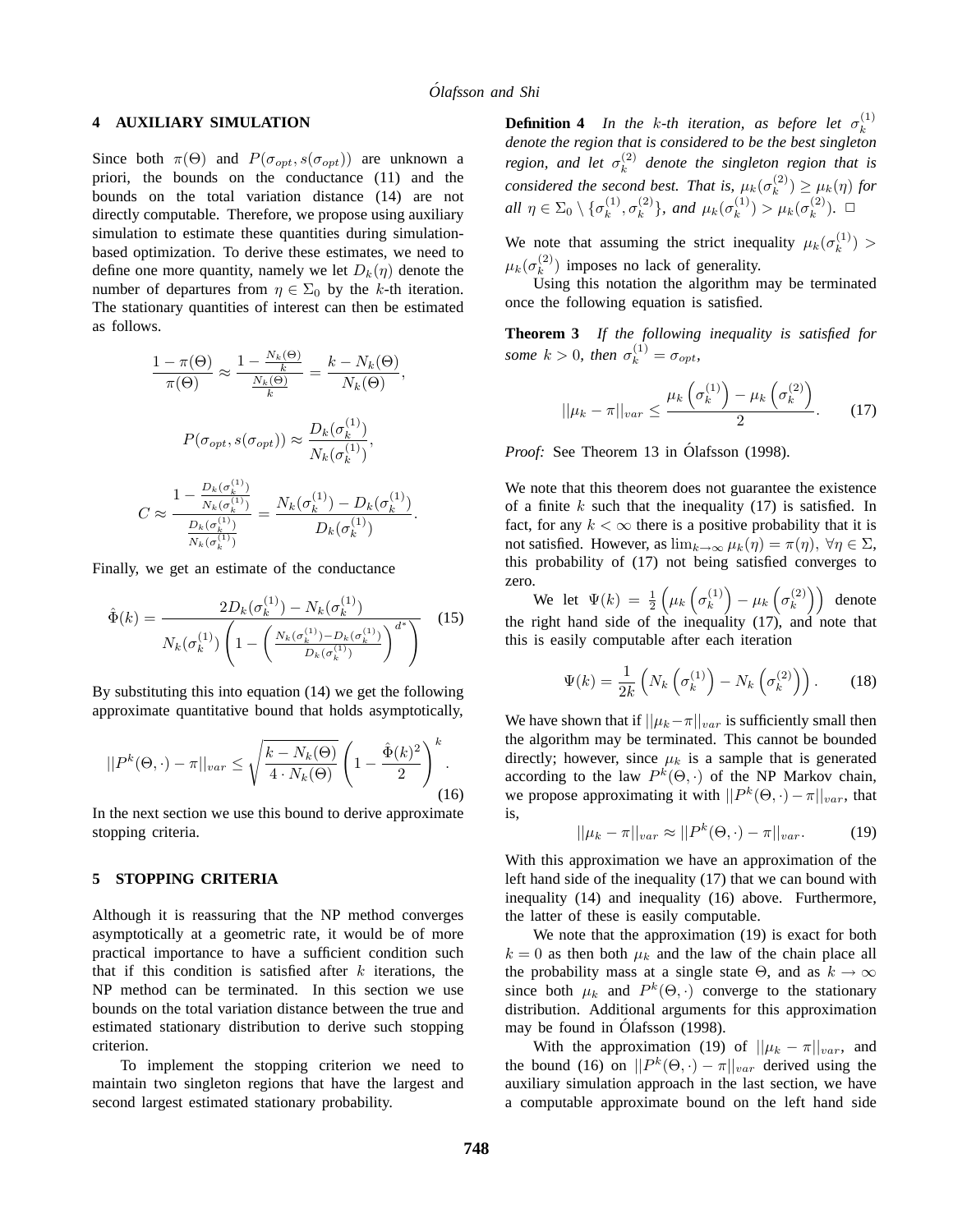of inequality (17) in the stopping criterion. Since from equation (18) the right hand side  $\Psi(k)$  of the inequality is directly computable, we obtain the following approximate stopping rule that is directly applicable during simulation optimization.

**Stopping Criterion.** *Terminate the NP algorithm at iteration* k *if*

$$
\sqrt{\frac{k - N_k(\Theta)}{4 \cdot N_k(\Theta)}} \left( 1 - \frac{\hat{\Phi}(k)^2}{2} \right)^k \le \Psi(k). \tag{20}
$$

A potential problem with this stopping rule is that it relies on the estimates of the conductance being sufficiently good. Hence, a warmup period is usually advisable before it is applied.

### **6 NUMERICAL EXAMPLE**

In this section we consider the application of the NP method and the stopping criterion to a scheduling problem in cellular manufacturing systems where the cells are configured in parallel. The objective of this problem is to simultaneously sequence jobs within each cell, and allocate limited flexible resource to the cells, in such a way that the makespan is minimized. The details of the problem formulation, as well as further numerical results, may be found in Ólafsson (1998).

We refer the interested reader to Ólafsson (1998) for the details of the implementation of the NP algorithm, and simply concentrate on the behavior of the stopping criteria. The approximate stopping criteria (20) depends on a sufficiently good estimate of the conductance of the NP Markov chain. A necessary condition for the auxiliary simulation estimate of the conductance to have converged is that it has stabilized or 'settled down'. We therefore start by considering the estimated conductance  $\hat{\Phi}(k)$  to verify that it does seem to converge to a limit. This is shown in Figure 1 for a problem where five jobs are to be scheduled in two cells, and there are three flexible resources that can be allocated dynamically to the cells. It is apparent that this auxiliary simulation estimate of the conductance stabilizes quite rapidly. These results indicate that the auxiliary simulation estimate of the conductance is a reasonable estimate.

Since the auxiliary simulation method has been somewhat validated, we consider the performance of the stopping criterion. Figure 2 shows the left hand side (LHS) and right hand side (RHS) of inequality (20) for the same problem as before. For this problem, the NP algorithm found the true optimum, and the LHS of the stopping criterion converges rapidly below the RHS and terminates correctly. This indicates the stopping criterion may be useful.



Figure 1: Conductance of the NP Markov Chain



Figure 2: Performance of the Stopping Criterion

#### **7 SUMMARY**

We have considered the convergence rate of a new method for simulation-based optimization, the Nested Partitions (NP) method. This method generates a Markov chain and its convergence rate is dependent on how fast this chain converges to its stationary distribution. By bounding the total variation distance between the law of the Markov chain and its stationary distribution, we showed that this occurs at a geometric rate. We also used these bounds to derive an approximate stopping criterion for the method and illustrated our results with a numerical example.

## **ACKNOWLEDGMENTS**

This research was supported in part by the National Science Foundation under grant DMI-9713647.